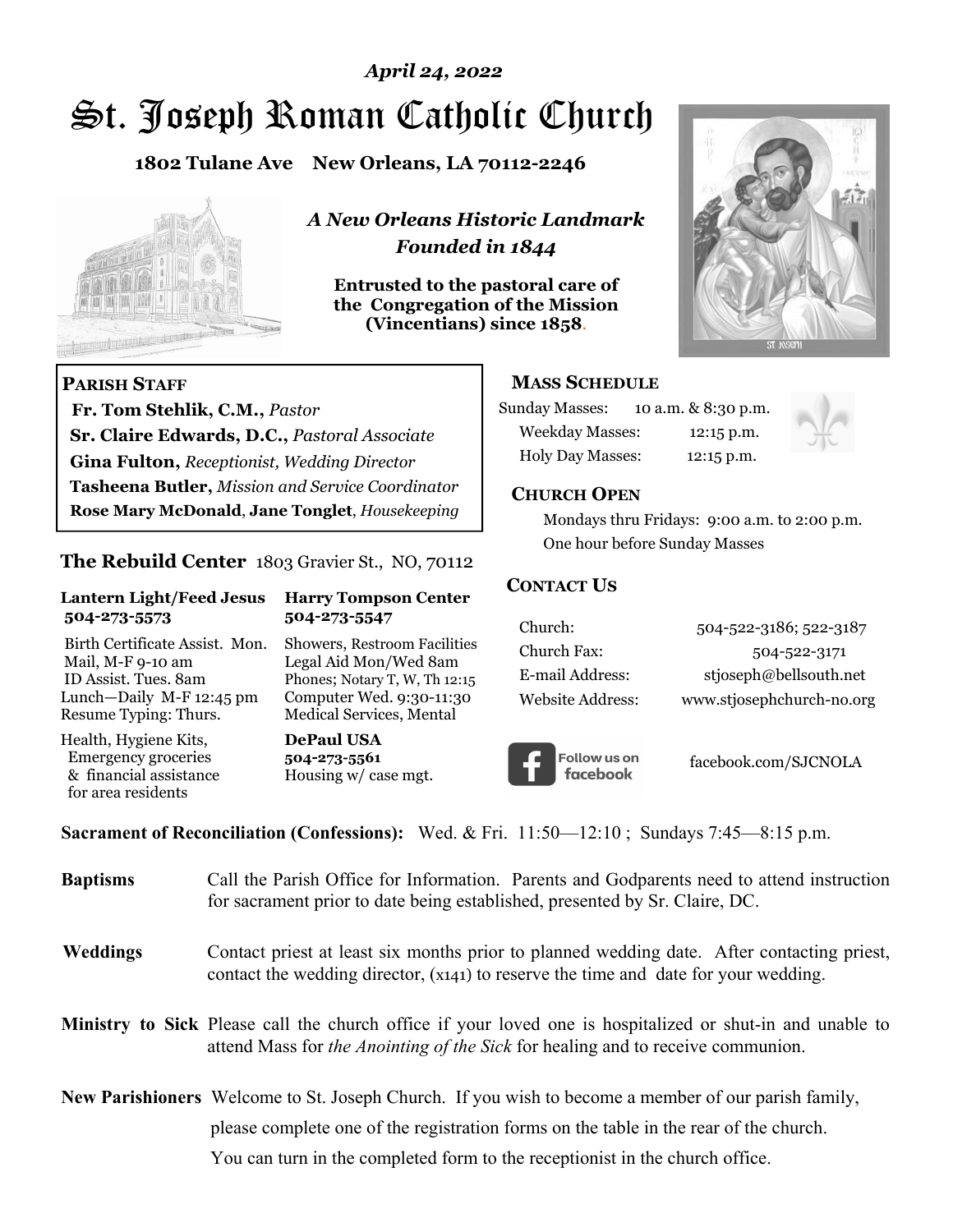## **Mercy Sunday of the Resurrection of the Lord April 24, 2022**



 **10:00 am** *Rosalie Blady +; Tommy Dunn, Jr. +; John Hance +*

 **8:30 am** *St. Joseph Parishioners and Benefactors*

| Monday, April 25, 2022—St. Mark Evangelist                                                  | <i>April 24, One in Faith <math>\#1010</math></i><br>Sunday,                    |
|---------------------------------------------------------------------------------------------|---------------------------------------------------------------------------------|
| 12:15 pm Yvonne Dunn Kirn +; Brad A D'Alfonso +                                             | <b>READINGS FOR THE WEEK</b>                                                    |
| Tues, April 26, 2022—                                                                       | Monday: 1 Pt 5:5-14; Ps 89:2-17; Mk 16:15-20                                    |
| 12:15 pm Emilo 'Monk' Dupre +; Patrice Belonga +                                            | Tuesday: Acts 4:32-37; Ps 93:1-2, 5; Jn 3:7-15                                  |
| Wed., April 27, 2022—                                                                       | Wed: Acts 5:17-26; Ps 34:2-9; Jn 3:16-21                                        |
| 12:15 pm Blaise L. Misse; Michael Morris +                                                  | Thursday: Acts 5:27-33; Ps 34:2-20; Jn 3:31-36                                  |
| Thursday, April 28, 2022-Ss. Peter Chanel & Louis Grignion                                  | Friday: Acts 5:34-42; Ps 27:1, 14; Jn 6:1-15                                    |
| 12:15 pm Nick Ford; Philippa D'Alfonso +                                                    | Saturday: Acts 6:1-7; Ps 33:1-19; Jn 6:16-21                                    |
| Friday, April 29, 2022—St. Catherine of Siena<br>12:15 pm Ronald Gourgeo +; Cornelio Gaas + | Acts 5:27-32, 40b-41; Ps 30:2-6, 11-13;<br><b>Sun</b><br>Rv 5:11-14; Jn 21:1-19 |

#### **YOUR PRAYERS ARE ASKED FOR THE FOLLOWING PARISHIONERS , WHO ARE IN NEED OF HEALING:**

 Beatrice Augustin, Anthony Blaise, Clarke Bordelon, Lawrence & Mamie Brown, John & Cindi Caron, Ellen Carty, Sue Dakote, Gretchen Delo, Joyce Delo, Albert Evens, John & Kathleen Gebbia, John & Sylvia Powell, Joseph Delay, Terry Eggleston, Linda Elwood, Francis Frught, Heather Faircloth, June & Mark Eiserloh, Frances Fiegler, Shirley Gaither, Nancy Hale, CHF, Roselyn Hansen, John Hakanson, Sarah Hollier-Watkins, Jim Karam, Bill Kroetz, Nowell Lacking, Ken & Bette Kussman, Landy Lanza, James Leung, Gerard Vallet, Albert Evens, Troy Martinez, Karen McCoy, Donna Moore, Frank Morales, Maura O'Donovan, CHF; Mark Owen; Joyce Randolph, Tina Roderfeld, Bernie Saul; Julius Saul; Pippy Sanders, Anthony, Donnie and Jennie Satcher, Louise Sonnier, Mel & Gaspar Schiro; Theard Simms, Virginia Stehlik, Diedra Steibing, Malcolm Taylor, Jane Tonglet, Fritz Tripkovich, Corliss Truhill, Georgiana Prevost, Martha A. Treen, Marion Vaughn, Gerard Vallet, Warren Webster, Ozzie Welch, Mary Willis, Lynn Williams, Billy & Gladustine Windham.

## **The Message of Easter from Pope Francis**

**Easter is the feast of hope.** "Dear sister, dear brother, even if in your heart you have buried hope, do not give up: God is greater. Darkness and death do not have the last word. Be strong, for with God nothing is lost!"

**Easter is the exodus to love and goodness**. "This is what Easter is: it is the exodus, the passage of human beings from slavery to sin and evil to the freedom of love and goodness. Because God is life, life alone, and we are his glory: the living man."

**To celebrate Easter is to allow Jesus to triumph**. "To celebrate Easter is to believe once more that God constantly breaks into our personal life and history, challenging our "conventions", those fixed ways of thinking and acting that end up paralyzing us. To celebrate Easter is to allow Jesus to triumph over the despair and craven fear that so often assail us and tries to bury our faith and our hope in God."

**Easter sacraments renew our life and our relationships.** "The grace of the Sacraments of Easter (Baptism and Communion) is the enormous potential for the renewal of our personal existence, of family life, of social relations. This is because everything passes through the human heart: if I let myself be touched by the grace of the Risen Christ, if I let him change in me that aspect of mine which is not good, which can hurt me and others, I allow the victory of Christ to be affirmed in my life, to broaden the benefits of God's grace."

**We walk by faith.** "Let us not quench the wavering flame (cf*. Is* 42:3) that never falters, and let us allow our hope to be rekindled."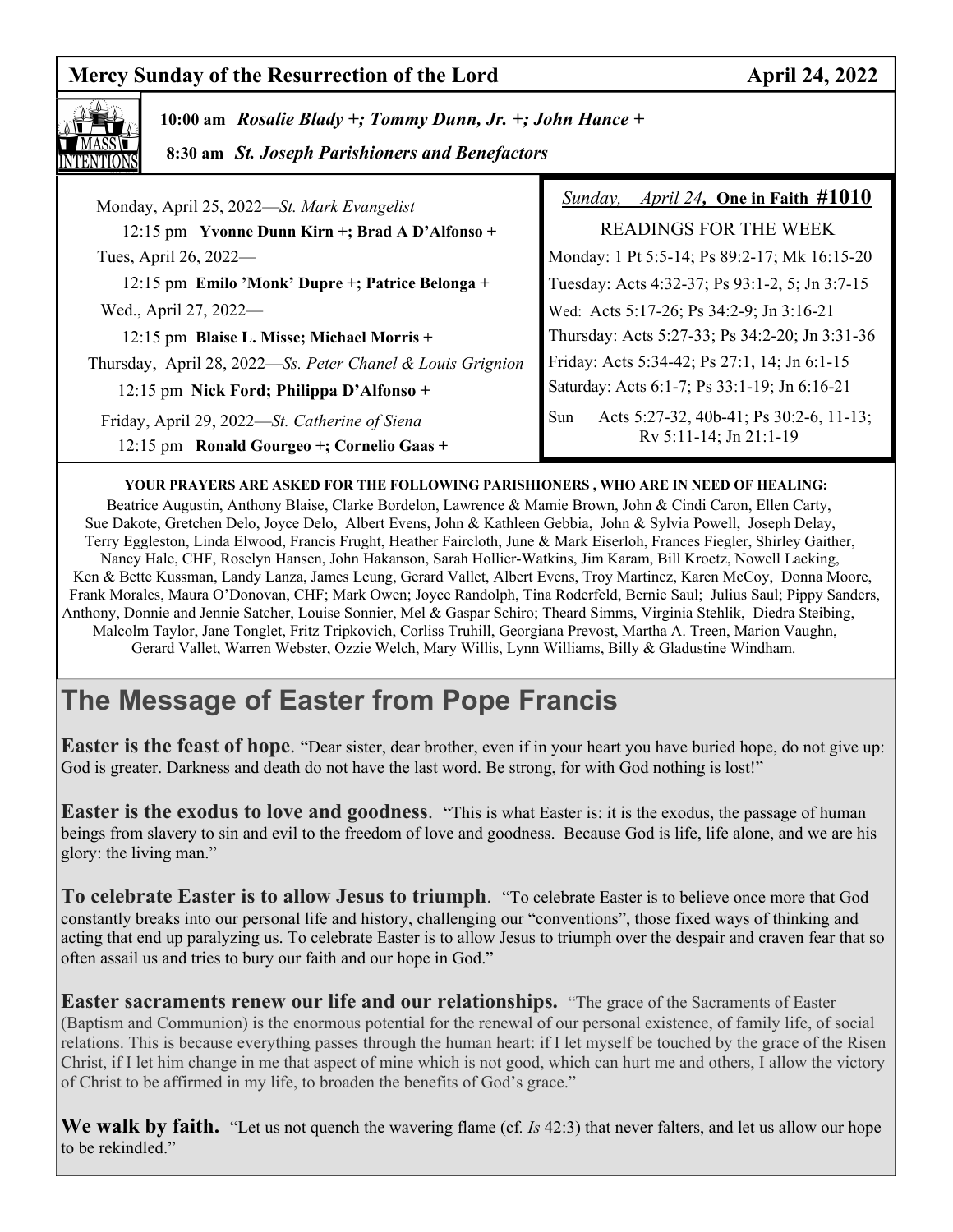## **Once I was dead, but now I am alive forever and ever**. *— Rev. 1:18*

## **Finding God's Mercy in Our Brokeness**

Wednesday, April 20, 2022 6:00-8:00pm. In this workshop, we will taste and come to understand the saving "Love of God" that frees us to find our true dignity, value and identity. Presenters, Sr. Gloria Murillo, STJ, and Bonnie Chase. call (504) 861-3254, Email: archspirctr $@$  arch-no.org or Register on the web http://nolacatholic/asc.org

#### **TREASURE & STEWARDSHIP**

 **April 17, Parish..…….…\$ 5,107.00** 

 **Holy Land Collection……… 727.00**

 *Thank you for your generosity!* 

**Mercy Sunday: 3pm Mass at St. Joseph Church with Archbishop Hughes. Adoration of the Blessed Sacrament starts at 1:30 pm** with confessions and Chaplet to follow.

**Praying With Our Personality Type Virtual Presentation** Friday, April 29. 10am-noon (Info: call (504) 861-3254) This workshop embraces the relationship between our prayer and our personality types. Through prayer, we grow into who we are created to be. In our uniqueness, we are drawn to different styles and types of prayer.



## **TODAY'S READINGS**

**First Reading** — The apostles perform many signs and wonders among the people. Many are added to their numbers (Acts 5:12-16).

**Psalm** — Give thanks to the Lord for he is good, his love is everlasting (Psalm 118).

**Second Reading** — John, caught up in the spirit, envisions the glorified Lord, the first and the last, the one who lives (Revelation 1:9-11a, 12-13, 17-19).

Gospel — The risen Christ comes to his disciples with peace and the Spirit. The absent Thomas doubts (John 20:19-31).

#### **DIFFICULTY, SURVIVAL, AND GLORY**  In Revelation, John the Evangelist tells us what we can expect as followers of the risen Jesus: distress, endurance, and a kingdom. Although we are only eight days into our fifty-day Easter feasting, we cannot ignore the distress weighing down our daily lives. Jesus' resurrection does not erase individual suffering, but his glorious triumph over death cultivates endurance in our hearts. We remember that Jesus did not spare himself, and we ask for the strength to endure as he did. Imitating Christ helps us grow as members of God's royal family. As beloved citizens of the Kingdom of God, we recognize our kinship with all people. Peter demonstrates his care for others as he heals multitudes of broken, suffering people. In the Gospel, Thomas accepts his own spiritual healing when Jesus helps him to believe. In times of difficulty, survival, and glory, we borrow Thomas' declaration of faith: "My Lord and my God!"

## **Pope Francis'** *April* **Intention**

**Health Care Workers-** We pray for health care workers who serve the sick and the elderly, especially in the poorest countries; may they be adequately supported by governments and local communities.

## **SANCTUARY CANDLE AND MASS INTENTIONS**

 The Sanctuary Candle this week is in memory of **Cornelio Gaas.** To reserve the Sanctuary Candle in memory of someone or a special intention, call the church office (504-522- 3186). The offering is \$15 for one week. The offering for Mass intentions is \$5.00.

#### **CHARTER FOR THE PROTECTION OF CHILDREN AND YOUNG PEOPLE**

In response to the Charter for the Protection of Children and Young People from the United States Conference of Catholic Bishops, the Archdiocese of New Orleans continues to make the Hot Line available for anyone who has been hurt or sexually abused by anyone who works for the Church. The Hot Line continues to be available; the number is (504) 522-5019. In continuing our commitment to support and to heal, we invite and encourage individuals who have been hurt or sexually abused recently or in the past by clergy, religious or other employees of the Archdiocese to call our Hot Line and your message will be received confidentially by a mental health professional. Anyone can make a direct call during regular business hours to the Victims' Assistance Coordinator at (504) 861-6253.